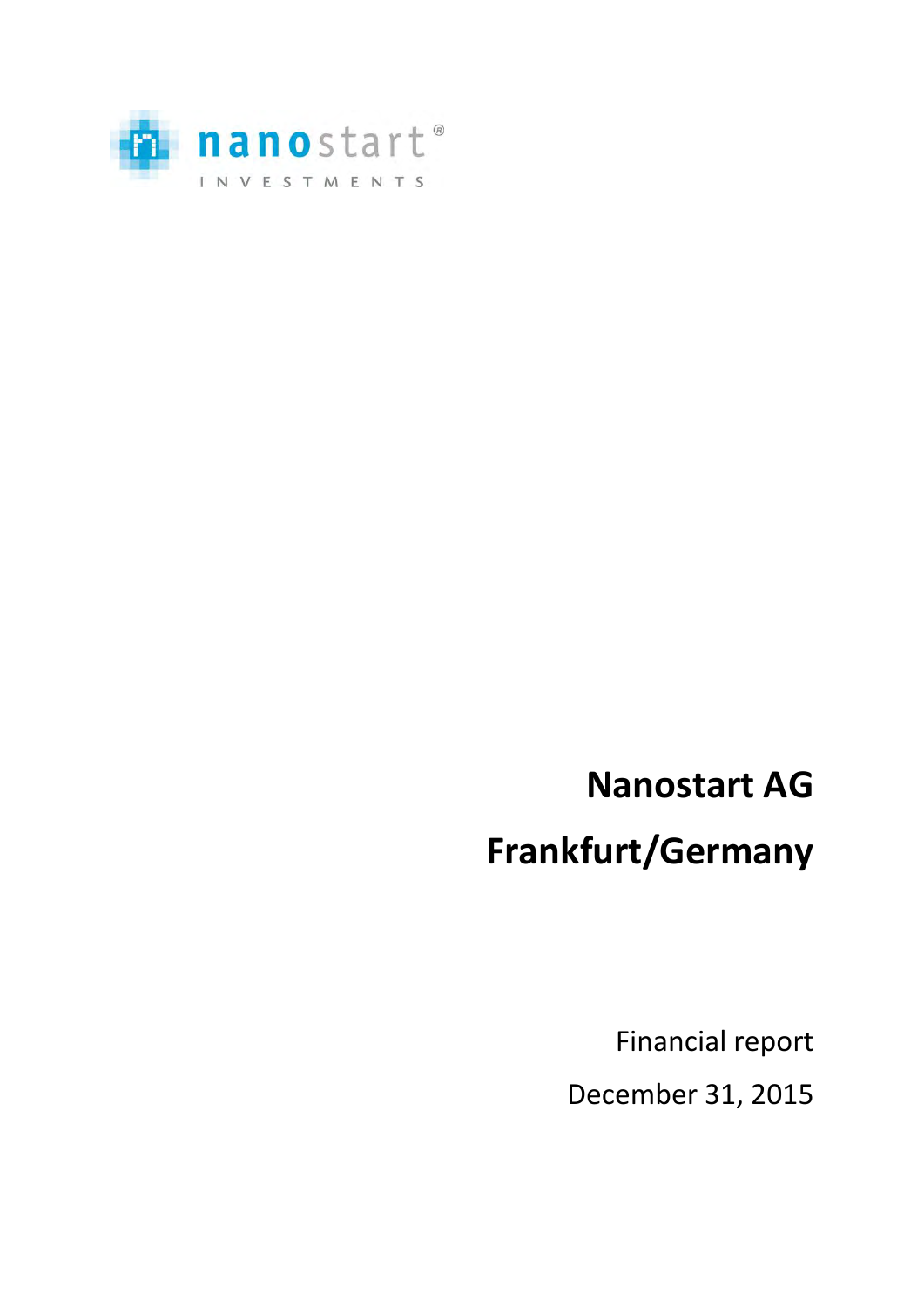**Interim balance sheet as of 31 December 2015**

|    |                                                                                                                                              | Attachment | 31.12.2015<br><b>EUR</b>      | 31.12.2014<br><b>EUR</b>                   |                   |                                                                                                                                                                                                             | Attachment | 31.12.2015<br><b>EUR</b>                         | 31.12.2014<br><b>EUR</b>                        |
|----|----------------------------------------------------------------------------------------------------------------------------------------------|------------|-------------------------------|--------------------------------------------|-------------------|-------------------------------------------------------------------------------------------------------------------------------------------------------------------------------------------------------------|------------|--------------------------------------------------|-------------------------------------------------|
| Α. | Long-term assets<br>Intangible assets<br>Concessions, industrial and similar rights and                                                      | (1)        |                               |                                            | А.                | <b>Equity capital</b><br>Subscribed capital                                                                                                                                                                 | (3)        | 6,240,000.00                                     | 6,240,000.00                                    |
|    | assets, and licenses to such rights and<br>assets                                                                                            |            | 1,272.00                      | 2,458.00                                   | Ш.<br>III.<br>IV. | Capital reserves<br>Retained earnings<br>Loss Balance carried forward<br>Net loss (preceding year: Net                                                                                                      |            | 19,826,080.86<br>12,544,585.38<br>-13,646,835.88 | 19,826,080.86<br>12,544,585.38<br>-4,770,769.66 |
| Ш. | Tangible assets<br>Other plant, factory and office equipment                                                                                 |            | 12,599.00                     | 16,631.00                                  | V.                | loss)                                                                                                                                                                                                       |            | $-5,549,291.03$<br>19,414,539.33                 | $-8,876,066.22$<br>24,963,830.36                |
|    | III. Financial assets                                                                                                                        |            |                               |                                            | В.                | <b>Accruals</b><br>Other provisions                                                                                                                                                                         | (4)        | 86,120.00<br>86,120.00                           | 363,120.00<br>363,120.00                        |
|    | 1 Shares in related companies<br>2 Loans to related companies<br>3 Investments<br>Loans to companies with which a                            |            | 1.00<br>0.00<br>18,316,710.91 | 2,027,655.45<br>594,481.25<br>6,942,452.65 | $\mathbf{C}$ .    | <b>Liabilities</b>                                                                                                                                                                                          | (5)        |                                                  |                                                 |
|    | 4 shareholding relationship exists                                                                                                           |            | 1.00<br>18,316,712.91         | 0.00<br>9,564,589.35                       |                   | Trade accounts payable<br>- thereof with a remaining period<br>of up to one year EUR 27,351.17<br>(EUR 58,170.43)                                                                                           |            | 27,351.17                                        | 58,170.43                                       |
| В. | <b>Current assets</b><br>Receivables and other assets                                                                                        | (2)        |                               |                                            | 2                 | Other current liabilities                                                                                                                                                                                   |            | 4,495.90                                         | 8,646.03                                        |
|    | 1 Trade receivables<br>2 Amounts due from related companies<br>Amounts due from companies with which a<br>3 shareholding relationship exists |            | 34.90<br>0.00<br>1.00         | 9,042.39<br>3,208,401.92<br>208,898.63     |                   | - thereof for taxes EUR 3,749.27<br>(EUR 8,214.36)<br>- there of social security costs<br>EUR 746.63 (preceding year:<br>EUR 211.67)<br>- thereof with a remaining period<br>of up to one year EUR 4,495.90 |            |                                                  |                                                 |
|    | 4 Other assets                                                                                                                               |            | 3,429.79<br>3,465.69          | 12,063,113.95<br>15,489,456.89             |                   | (EUR 8,646.03)                                                                                                                                                                                              |            | 31,847.07                                        | 66,816.46                                       |
| Ш. | Cash on hand and bank balances                                                                                                               |            | 1,179,219.38                  | 290,677.05                                 |                   |                                                                                                                                                                                                             |            |                                                  |                                                 |
|    | C. Prepaid expenses and deferred charges                                                                                                     |            | 19,237.42<br>19,532,506.40    | 29,954.53<br>25,393,766.82                 |                   |                                                                                                                                                                                                             |            | 19,532,506.40                                    | 25,393,766.82                                   |

# manostart<sup>®</sup> INVESTMENTS



# A s s e t s **Liabilities**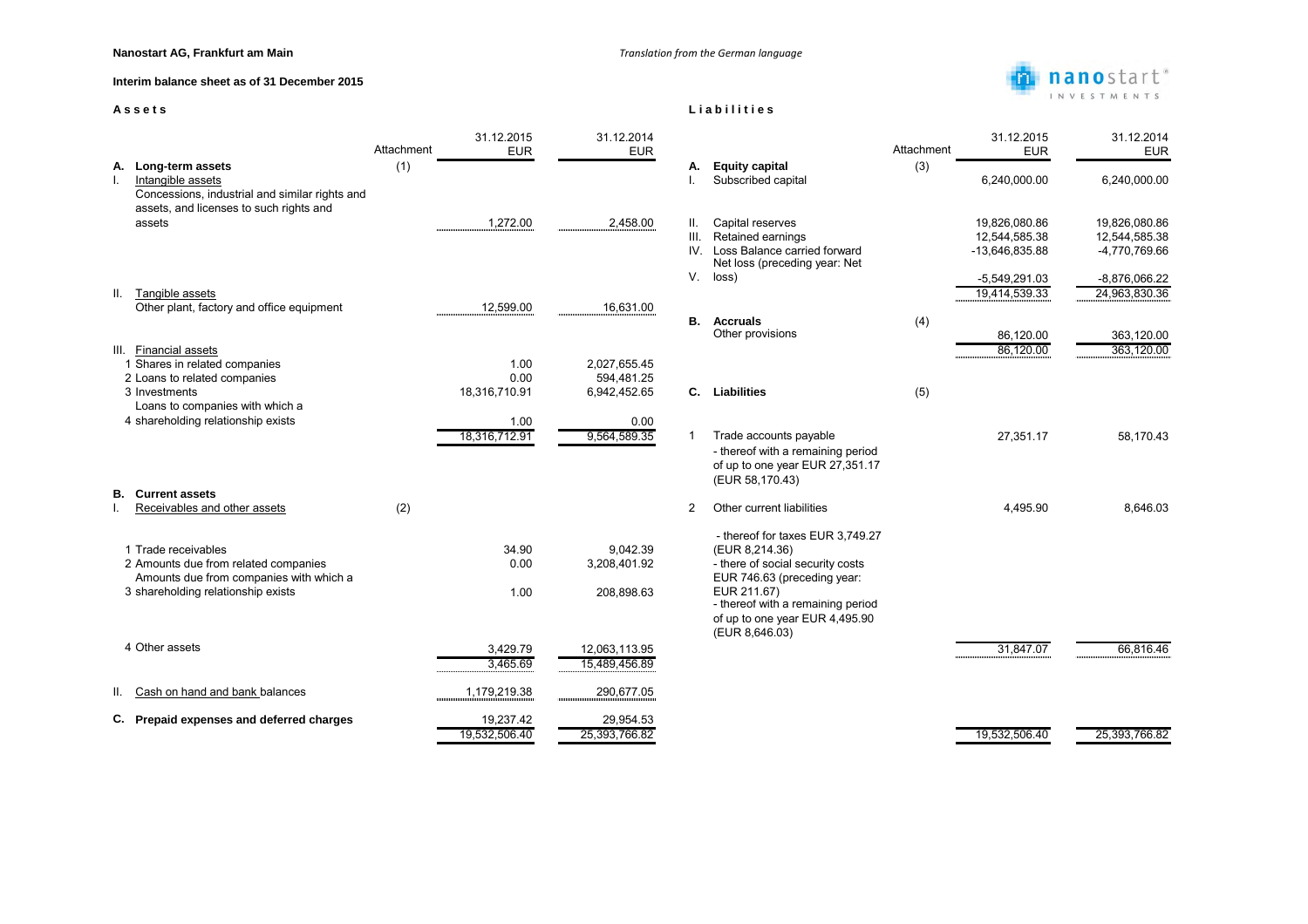|                                                                                                                                                         |                 | 2015                            |            | 2014                               |            |
|---------------------------------------------------------------------------------------------------------------------------------------------------------|-----------------|---------------------------------|------------|------------------------------------|------------|
|                                                                                                                                                         | Attach-<br>ment | <b>EUR</b>                      | <b>EUR</b> | <b>EUR</b>                         | <b>EUR</b> |
| 1. Sales revenues                                                                                                                                       |                 | 2,188.11                        |            | 3,249.03                           |            |
| 2. Total Output                                                                                                                                         |                 | 2,188.11                        |            | 3,249.03                           |            |
| 3. Other operating income<br>a) operating income<br>aa) other ordinary income<br>b) income from the disposal of fixed                                   | (6)             | 1.34                            |            | 2,441.31                           |            |
| assets and from write-ups on fixed<br>assets<br>c) income from the release of                                                                           |                 | 148,168.05                      |            | 478,482.26                         |            |
| provisions<br>d) thereof revenues from currency<br>conversion EUR 394.21 (preceding                                                                     |                 | 16,893.83                       |            | 1,293.82                           |            |
| year EUR 00.0)                                                                                                                                          |                 | 8,820.41                        | 173,883.63 | 3,922.77                           | 480,637.65 |
| 4. Personnel costs<br>a) Wages and salaries<br>b) Social security contributions<br>- thereof from pension provision<br>EUR 3,564.00 (preceding year EUR |                 | 191,361.44<br>22,597.87         |            | 212,159.55<br>29,825.07            |            |
| 3,076.00)                                                                                                                                               |                 |                                 | 213,959.31 |                                    | 241,984.62 |
| 5. Depreciation and amortization                                                                                                                        |                 |                                 |            |                                    |            |
| a) of intangible assets and property,<br>plant and equipment<br>b) on current assets to the extent                                                      |                 | 6,781.77                        |            | 12,354.35                          |            |
| that these exceed standard levels                                                                                                                       |                 | 28,222.21                       | 35,003.98  | 125,355.27                         | 137,709.62 |
| 6. Other operating expenses<br>a) ordinary operating expenses<br>aa) occupancy costs                                                                    | (7)             | 78,732.87                       |            | 97,488.56                          |            |
| ab) insurance, contributions and<br>taxes<br>ac) repairs and maintenance<br>ad) vehicle costs                                                           |                 | 21,019.33<br>1,038.12<br>236.58 |            | 26,628.60<br>15,083.46<br>1,900.00 |            |
| ae) advertising and travel expenses<br>af) distribution expenses<br>ag) miscellaneous operating                                                         |                 | 18,944.77<br>0                  |            | 62,756.25<br>11343.6               |            |
| expenses                                                                                                                                                |                 | 311,858.45                      |            | 458,940.32                         |            |
| b) losses from the disposal of assets<br>c) losses from devaluation or from<br>the disposal of assets and                                               |                 | 32,964.35                       |            | 390,059.22                         |            |
| adjustments on claims<br>d) other expenses within ordinary<br>business activities<br>- thereof expenses from currency                                   |                 | 0.00                            |            | 28,000.08                          |            |
| translation EUR 202.61 (preceding<br>year EUR 53.81)                                                                                                    |                 | 202.61                          | 464,997.08 | 195, 134. 45                       | 1387334.54 |
| 7. Income from other securities and<br>loans forming part of financial assets                                                                           |                 |                                 | 11,000.04  |                                    | 312,215.98 |

# **Nanostart AG, Frankfurt am Main Profit and loss account as of 1 January 2015 until 31 December 2015**



- thereof from associated

| companies<br>EUR 00.0 (preceding year EUR<br>302,132.61)                                                                                                               |     |      |                      |          |                          |
|------------------------------------------------------------------------------------------------------------------------------------------------------------------------|-----|------|----------------------|----------|--------------------------|
| 8. Miscellaneous interest and similar<br>revenues<br>- thereof from related companies<br>EUR 00.0 (preceding year EUR<br>222,568.09)                                   |     |      | 38,497.11            |          | 269,408.46               |
| 9. Depreciation on financial assets<br>and marketable securities<br>- thereof from extraordinary<br>depreciations<br>EUR 3316167.76 (preceding year<br>EUR 8278387.21) |     |      | 3,316,167.76         |          | 8,278,387.21             |
| 10. Interest and similar expenses<br>- thereof from related companies<br>EUR -0.01 (preceding year EUR<br>0.00)                                                        |     |      | 2.24                 |          | 0.00                     |
| 11. Ordinary operating income /<br>loss                                                                                                                                |     |      | $-3,804,561.48$      |          | $-8,874,402.36$          |
| 12. Extraordinary expenditures                                                                                                                                         | (8) |      | 1,744,725.57         |          | 0.00                     |
| 13. Extraordinary result                                                                                                                                               |     |      | $-1,744,725.57$      |          | 0.00                     |
|                                                                                                                                                                        |     |      |                      |          |                          |
| 14. Taxes on income and earnings                                                                                                                                       |     | 3.98 |                      | 4.22     |                          |
| 15. Other taxes<br>16. Net loss                                                                                                                                        |     | 0.00 | 3.98<br>5,549,291.03 | 1,659.64 | 1,663.86<br>8,876,066.22 |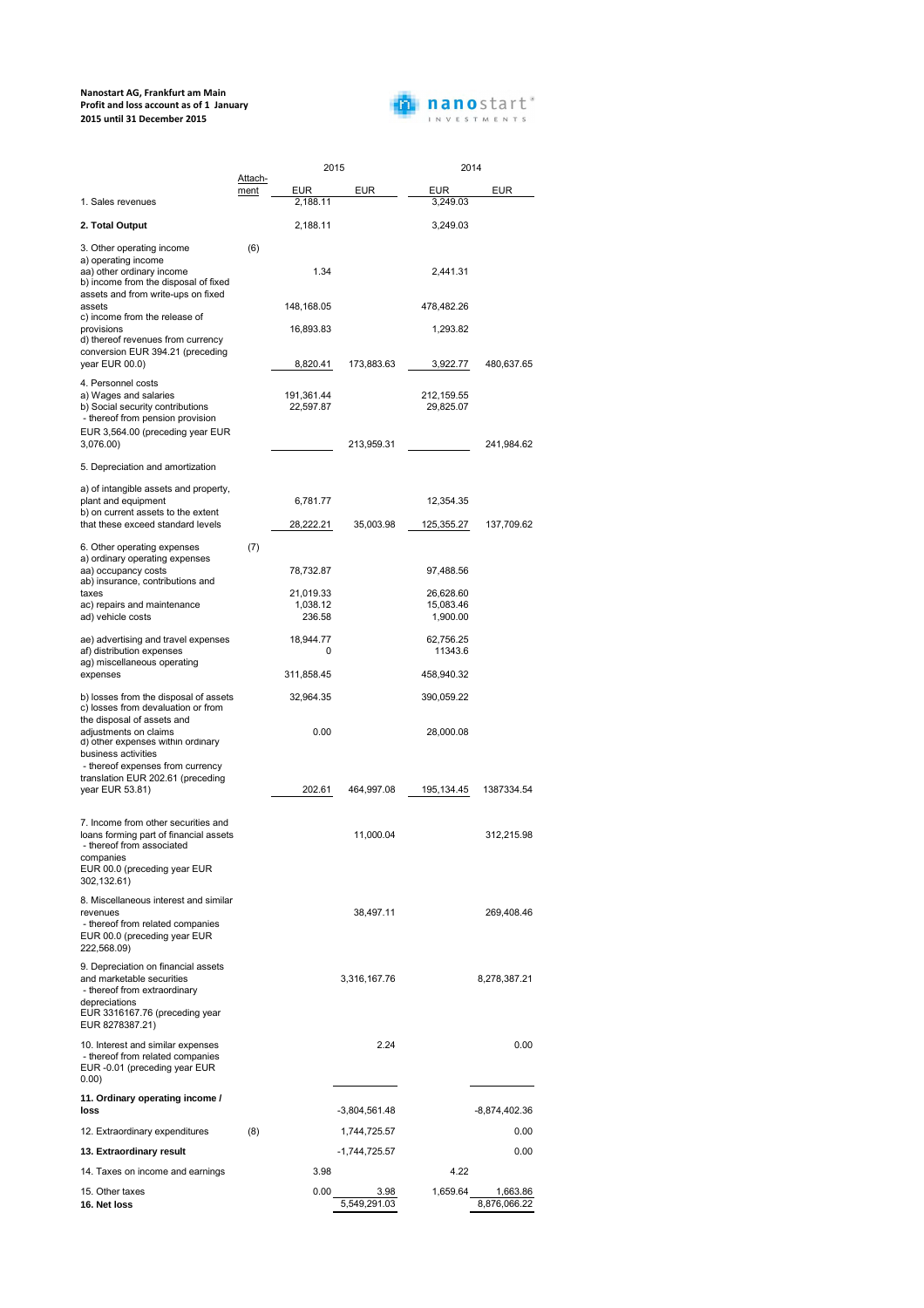Anlage 3

# Nanostart AG, Frankfurt am Main

Appendix for the business year 2015

# **General information**

The present annual financial statement was created in accordance with par. 242 et seq. and 264 et seq. HGB (German Commercial Code) in the version of the Bilanzrechtsmodernisierungsgesetz (German Accounting Law Modernization Act) as well as the applicable provisions of the AktG (German Companies Act).

The company is a small limited liability company in terms of § 267, clause 1 HGB (German Commercial Code).The financial relief for small sized limited liability companies has partly been claimed.

For the profit and loss statement, the total cost method was created according to § 275 par. 2 HGB (German Commercial Code). The indication of individual balance sheet items was adjusted to the requirements of the company according to par. 265 section 6 HGB (German Commercial Code).

### Accounting policies

The **intangible transfers assets** acquired against payment are accounted at acquisition costs and are reduced by scheduled straight-line depreciation over their expected useful lives of 3 to 5 years.

**Tangible assets** are shown at acquisition cost and, if depreciable, reduced by scheduled straight-line depreciation over their useful lives of 3 to 15 years.

Low-value property items with a value or euro 410.00 are fully depreciated in the year of acquisition. In the years 2008 until 2010, additions with an acquisition cost of between euro 150.00 and euro 1,000.00 were summarised in a collective item. That item will be depreciated or amortized equally over a length of five years.

The **financial investments** are valued at cost or at fair value if lower. Extraordinary depreciations are only carried out for financial assets because a lasting reduction in value is to be expected.

**Receivables and other assets** are normally recognized at the lower of nominal value or fair value at the balance sheet date.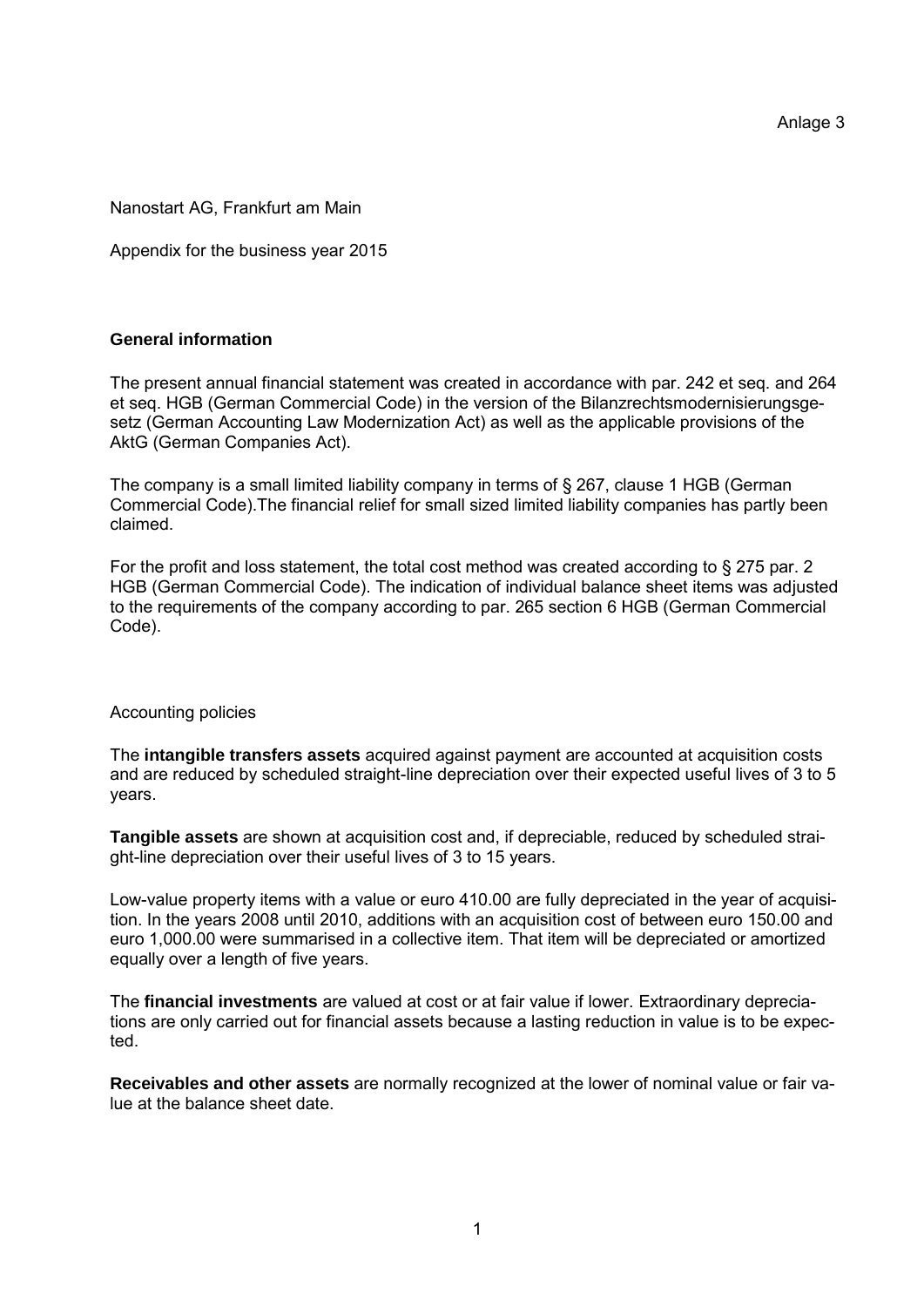Cash and accounts with credit institutions are shown at their fair value.

The **other accrued liabilities** are rated in a settlement amount which is necessary in accordance with prudent business principles according to par. 253 section 1, sentence 2 HGB (German Commercial Code) and take into account all recognizable risks and uncertain obligations. In so far as it is necessary, future cost increases are taken into account. In case of accrued liabilities with a remaining time to maturity of more than one year, a discounting according to par. 253 section 2 HGB (German Commercial Code) is carried out.

**Liabilities** are shown on the liabilities side at their settlement value.

Receivables and liabilities denominated in foreign currencies are recognised with the corresponding average spot exchange rate at the time of the transaction. Foreign-currency denominated assets and liabilities with a remaining time to maturity of one year or less, are recognised according to par. 256a sentence 2 HGB (German Commercial Code) without consideration of the acquisition cost and realization principle at the average spot exchange rate at the reporting date. In case of a remaining time to maturity of more than one year, the average spot exchange rate at the reporting date according to par. 256a sentence 1 HGB (German Commercial Code) is only applied if that rate for assets is lower and for liabilities higher than the corresponding current rate at the date of the business transaction.

### **Long-term assets**

Development of the fixed assets is shown in the fixed assets movement schedule.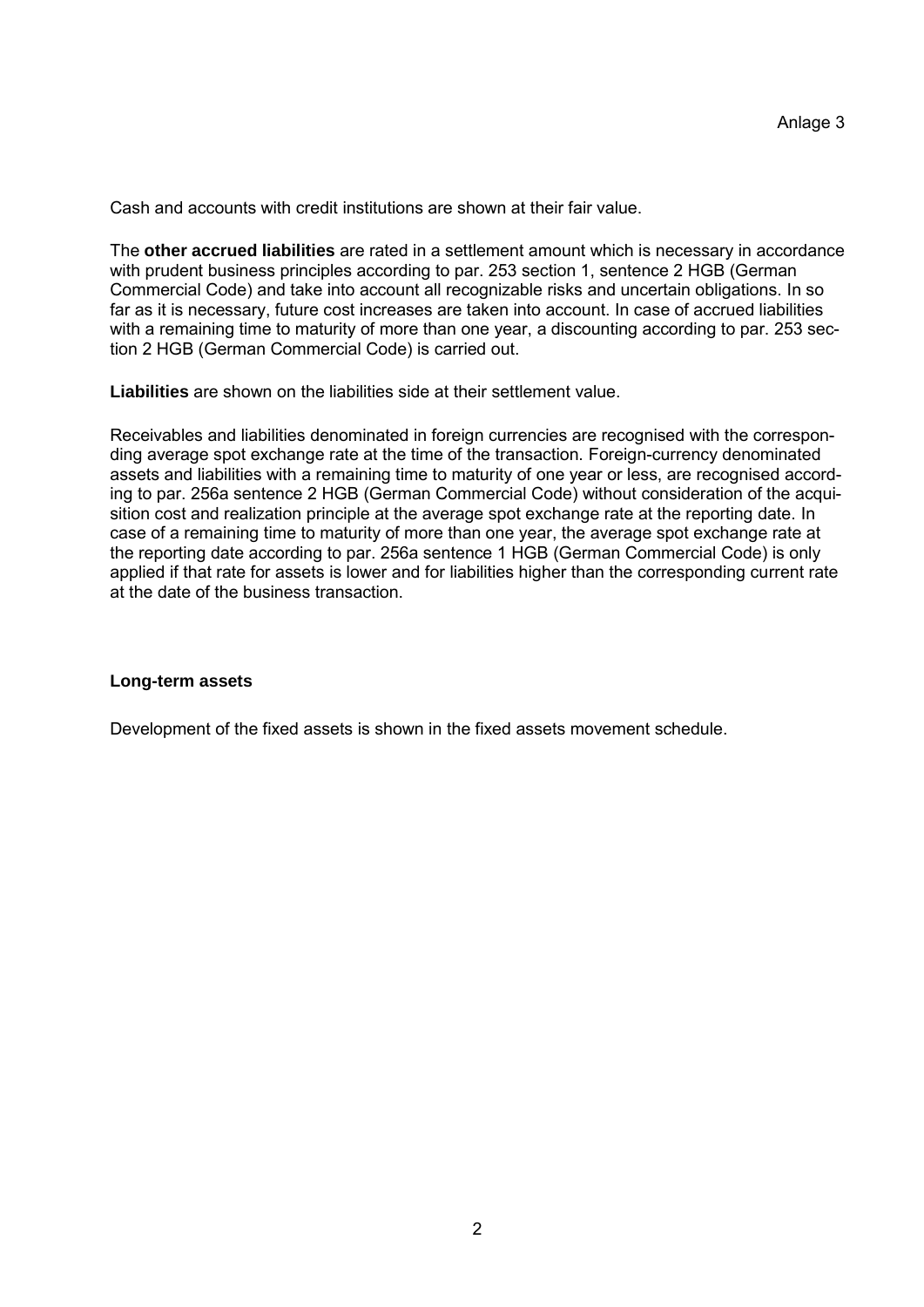| Disclosures of shareholdings:               | Capital<br>share<br>$\%$ |             | Equity   |             | Result    | Year |
|---------------------------------------------|--------------------------|-------------|----------|-------------|-----------|------|
| New Asia Investments Pte. Ltd.,<br>Singapur | 28,8                     | <b>TSGD</b> | 5.742    | <b>TSGD</b> | $-10.453$ | 2014 |
| NAMOS GmbH, Dresden                         | 26,0                     | <b>TEUR</b> | $-1.061$ | <b>TEUR</b> | $-67$     | 2014 |
| Lumiphore Inc., Berkeley, USA               | 21,4                     | <b>TUSD</b> | $-291$   | <b>TUSD</b> | $-100$    | 2015 |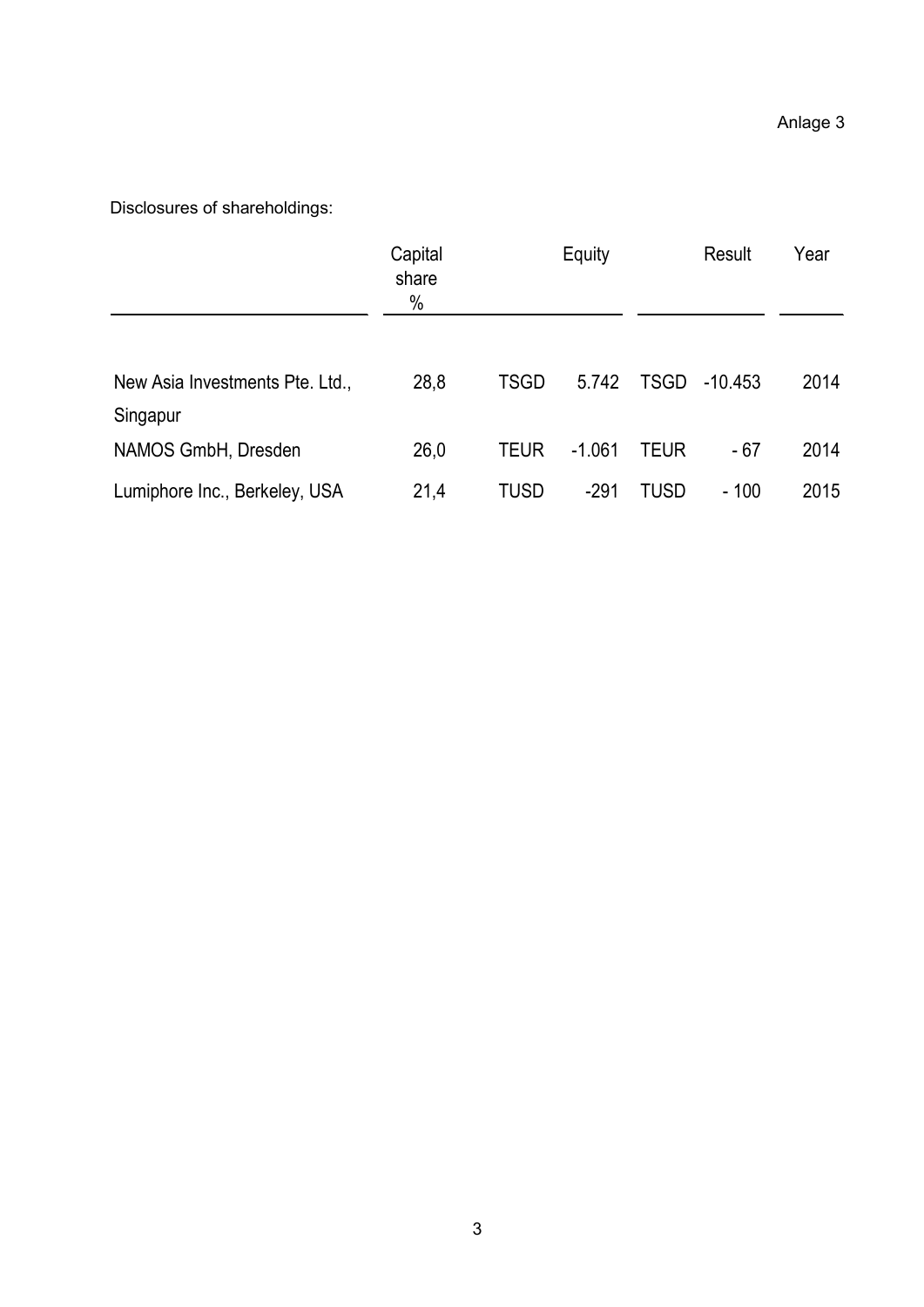Anlage 3

# Assets analysis

#### **Development of fixed assets**

| Development of fixed assets                                                                                 |               |               |                                  |                    |               |              |              |                    |              |               |                |
|-------------------------------------------------------------------------------------------------------------|---------------|---------------|----------------------------------|--------------------|---------------|--------------|--------------|--------------------|--------------|---------------|----------------|
|                                                                                                             |               |               | Cost of acquisition/ manufacture |                    |               |              |              | Depreciation       |              |               | Carrying value |
|                                                                                                             | 1.1.2015      | Additions     | Reclassification                 | <b>Disvestures</b> | 31.12.2015    | 1.1.2015     | Additions    | <b>Disvestures</b> | 31.12.2015   | 31.12.2015    | 31.12.2014     |
|                                                                                                             | <b>EUR</b>    | <b>EUR</b>    | <b>EUR</b>                       | <b>EUR</b>         | <b>EUR</b>    | <b>EUR</b>   | <b>EUR</b>   | <b>EUR</b>         | <b>EUR</b>   | <b>EUR</b>    | <b>EUR</b>     |
| Intangible<br>assets                                                                                        |               |               |                                  |                    |               |              |              |                    |              |               |                |
| Acquired concessions,<br>commercial property rights and similar<br>rights and values as well as licences at |               |               |                                  |                    |               |              |              |                    |              |               |                |
| such rights and values                                                                                      | 17,816.94     | 0.00          | 0.00                             | 0.00               | 17,816.94     | 15,358.94    | 1,186.00     | 0.00               | 16,544.94    | 1,272.00      | 2,458.00       |
| II. Tangible assets                                                                                         |               |               |                                  |                    |               |              |              |                    |              |               |                |
| Factory and office equipment                                                                                | 98,618.44     | 1,577.77      | 0.00                             | 2,900.14           | 97,296.07     | 81,987.44    | 5,595.77     | 2,886.14           | 84,697.07    | 12,599.00     | 16,631.00      |
| III. Financial assets                                                                                       |               |               |                                  |                    |               |              |              |                    |              |               |                |
| Shares in related                                                                                           |               |               |                                  |                    |               |              |              |                    |              |               |                |
| companies                                                                                                   | 2,027,655.45  | 32,874.38     | 0.00                             | 1,645,001.00       | 415,528.83    | 0.00         | 415,527.83   | 0.00               | 415,527.83   | 1.00          | 2,027,655.45   |
| 2. Loans to related<br>companies                                                                            | 3,922,199.25  | 0.00          | 0.00                             | 3,922,199.25       | 0.00          | 3,327,718.00 | 0.00         | 3,327,718.00       | 0.00         | 0.00          | 594,481.25     |
| 3. Investments                                                                                              | 11,737,516.18 | 14,604,415.11 | 0.00                             | 134,568.92         | 26,207,362.37 | 5,052,163.53 | 2,879,161.94 | 40,674.01          | 7,890,651.46 | 18,316,710.91 | 6,942,452.65   |
| 4. Loans to companies with which                                                                            |               |               |                                  |                    |               |              |              |                    |              |               |                |
| a shareholding relationship exists                                                                          | 155,605.68    | 11,000.04     | 0.00                             | 0.00               | 166,605.72    | 155,605.68   | 10,999.04    | 0.00               | 166,604.72   | 1.00          | 0.00           |
|                                                                                                             | 17,842,976.56 | 14,648,289.53 | 0.00                             | 5,701,769.17       | 26,789,496.92 | 8,535,487.21 | 3,305,688.81 | 3,368,392.01       | 8,472,784.01 | 18,316,712.91 | 9,564,589.35   |
|                                                                                                             | 17,959,411.94 | 14,649,867.30 | 0.00                             | 5,704,669.31       | 26,904,609.93 | 8,632,833.59 | 3,312,470.58 | 3,371,278.15       | 8,574,026.02 | 18,330,583.91 | 9,583,678.35   |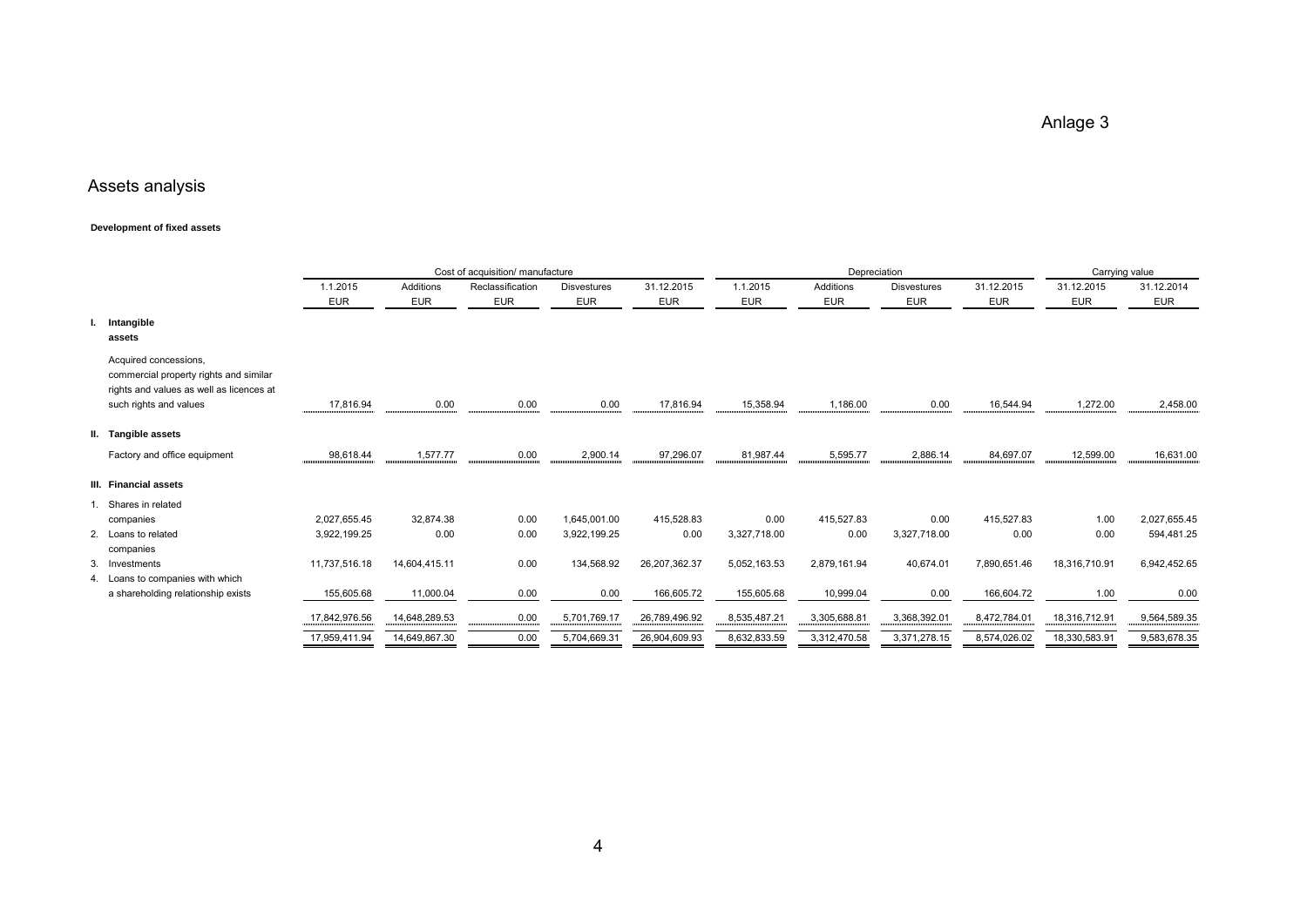Receivables and other assets

Other assets include receivables with more than one year to maturity with euro 0.00 (previous year: EUR 12,872,826.93).

# **Equity capital**

The share capital of the company amounts to a total of euro 6,240,000.00 on the balance sheet reporting date

The share capital of Nanostart AG is divided into 6,240,000 shares which are all made out to the bearer.

According to the resolution of the Annual General Meeting on 28 August 2013, the Board of Directors is authorised to increase the share capital of the company until 27 August 2018 with the approval of the Supervisory Board one time or multiple times by up to a total of EUR 3,120,000.00 by issuing new bearer shares for cash or investment in kind (authorised capital 2013/I). As per 31 December 2015, there is still an unused authorised capital in the amount of euro 3,120,000.00.

# **Accruals**

The other provisions relate mainly to overdue vacation allowances, reporting costs as well as purchase invoices for the annual shareholders' meeting.

# **Liabilities**

|                                             |                      | 31.12.2015                  | 31.12.2014           |                             |  |  |
|---------------------------------------------|----------------------|-----------------------------|----------------------|-----------------------------|--|--|
|                                             | Residual<br>maturity |                             | Residual<br>maturity |                             |  |  |
|                                             | Total<br><b>TEUR</b> | up to 1 year<br><b>TEUR</b> | Total<br>TEUR        | upt o 1 year<br><b>TEUR</b> |  |  |
| Liabilities from deliveries<br>and services | 27                   | 27                          | 58                   | 58                          |  |  |
| <b>Other liabilities</b>                    | 4<br>31              | 4<br>31                     | 9<br>67              | 9<br>67                     |  |  |